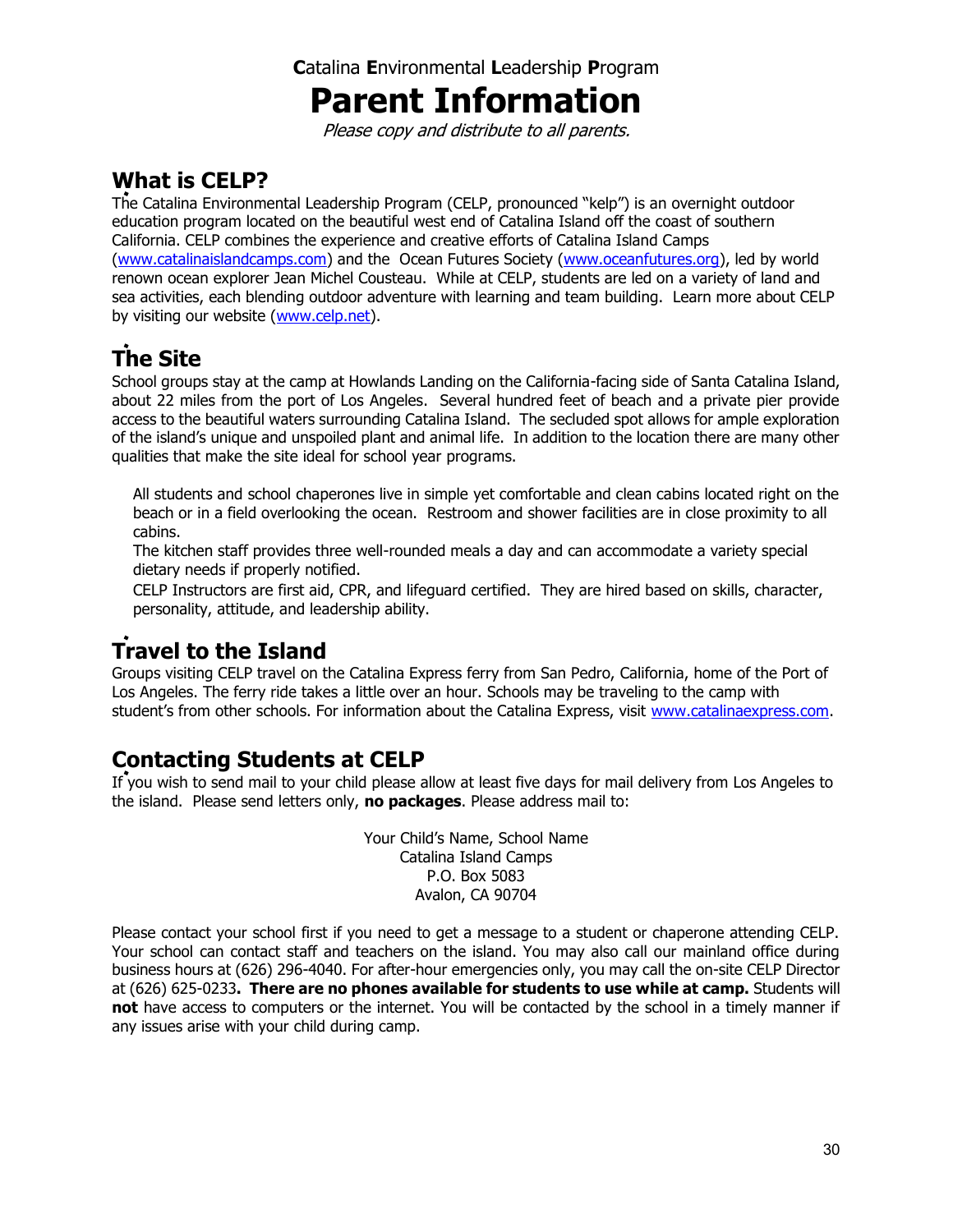# **CELP Packing List**

#### **Clothing:**

Warm jacket (nights are cool) Sweatshirt or sweater (preferably with hood) Rain gear (we will be outside rain or shine) Hiking shoes Tennis, running, or walking shoes T-shirts Under clothing Swimsuit(s) Jeans or long pants Shorts Warm pajamas Several pairs of socks Hat with brim for sun protection Sandals with a backstrap that can get wet or water shoes

#### **Optional Items:**

Beanie hat, gloves (for colder weather) Inexpensive camera, film Underwater camera Playing cards Writing materials, stamps, pen Books Rashquard Snorkel, mask, fins, wetsuit (CELP **does** provide) Money for store, in small bills (store sells t-shirts, postcards, souvenirs, toiletries, etc.) Store clothing ranges in price from \$12-\$50

#### **Personal Gear:**

Warm sleeping bag (temps to  $45^{\circ}$ ) Pillow Towels **(1 bath, 1-2 beach) Sunglasses** Day pack Soap, shampoo Toothbrush, toothpaste Sunscreen Lip balm with sunscreen Flashlight

#### **Rain Gear: It does rain on Catalina!**

Rain Gear (raincoat, waterproof pants and/or plastic poncho) Extra Sweatshirt or Sweater Extra pair(s) of socks

#### **DO NOT BRING:**

iPods, iPads, mp3 or CD players, etc. cell phones, laptops, DVD players, expensive clothing, jewelry, etc., food, drinks, candy, gum

- **CELP will provide each student with a new 1 liter water-bottle for them to keep.**
- **Keep in mind that students will need to be able to carry their own luggage and to store it under their beds.**
- **•** Please label all items with student's name and name of school.

#### **Summer and Family Programs**

**Jean-Michel Cousteau Family Camp**: A five-day retreat of adventure, discovery and fun camp activities with Jean-Michel Cousteau and his staff on Catalina Island. For information, call (626) 296-4040, email [info@catalinaislandcamps.com](mailto:info@catalinaislandcamps.com) or visit [www.catalinaislandcamps.com/our](http://www.catalinaislandcamps.com/our-programs/jean-michel-cousteau-family-camp/)[programs/jean-michel-cousteau-family-camp/](http://www.catalinaislandcamps.com/our-programs/jean-michel-cousteau-family-camp/)

**Catalina Island Camps Summer Program**: Resident camp for boys and girls ages 8-16 that provides unique opportunities for children to develop life-long skills in a fun and cooperative group living environment. For information, call (626) 296-4040, email [info@catalinaislandcamps.com](mailto:info@catalinaislandcamps.com) or visit [www.catalinaislandcamps.com](http://www.catalinaislandcamps.com/our-programs/jean-michel-cousteau-family-camp/)